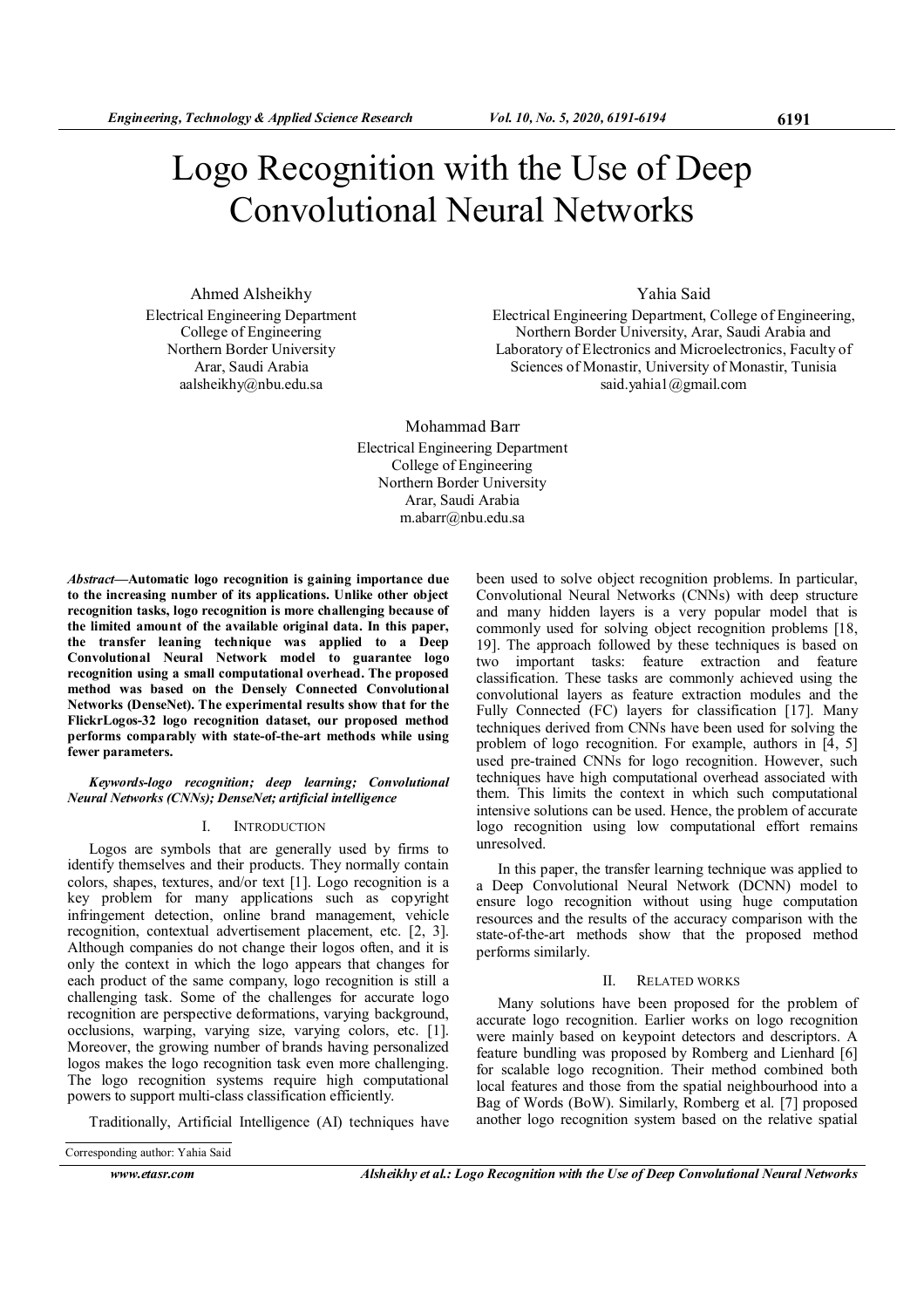layout of local features encoding and indexing (e.g. edges and triangles). The local features and the spatial layout helped them to quantize the regions in the logos. Francesconi [8] presented a Recursive Neural Network-based technique for the classification of black and white logos. The method also used contour trees to hold the topological structural information. Although Francesconi's method was efficient, its main limitation is that its performance for more complex colored logos is not known. Moreover, this approach assumes that the maximum number of children for each node are known in advance. Duffner and Garcia [9] also proposed a CNN-based solution for recognizing logos in television programs. In this technique, pixel values were directly fed into a CNN with two convolution layers to detect watermarks on television. The main limitations of this technique are its low detection rates and its limited applicability (i.e. only television logos can be detected). Zhu and Doermann [10] used Fisher classifiers for recognizing logos in documents. A problem with their technique is that it cannot handle large variations [11]. Authors in [3-5, 12] proposed Deep Learning-based solutions for the problem of accurate logo recognition. Authors in [4, 5] relied on pre-trained CNNs and synthetically generated data for logo detection. Similarly, authors in [3] proposed and evaluated several network architectures while authors in [12] used pretrained CNN models along with Fast Region-Based Convolutional Networks. The main limitations of these techniques are that they rely on pre-trained CNNs. A major limitation is that the training data available for logo recognition was limited. Authors in [2] proposed a Deep Learning-based logo recognition. The proposed recognition pipeline includes a logo region proposal module followed by a CNN module that is trained for logo identification. This method can also handle logos that are not localized. However, its accuracy is still limited.

### III. PROPOSED ARCHITECTURE FOR LOGO RECOGNITION

CNNs are one of the most powerful Deep Learning models. A CNN is composed of multiple layers of Convolution, Pooling, ReLU correction and Fully-Connected (FC) stocked in a robust manner. CNN models have demonstrated an impressive ability to generalize large datasets with millions of images. The input image passes through multiple hidden layers to be filtered, corrected, and compressed many times, to finally form a vector. For the classification task, the output vector presents the probabilities of class membership. All CNNs must start with a convolutional layer and end with a fully-connected layer. The intermediate layers can be stacked in different ways, provided that the output of one layer has the same structure as the input of the next. In general, a CNN stacks multiple Convolution and ReLU correction layers then adds a Pooling layer (optional), and repeats this pattern multiple times. Then, it stacks the FC layers. The more layers there are, the more "deep" the neural network is.

To get more accurate CNNs and achieve better results, we must use a model that can learn more competitive representations without a dramatic increase in network parameters. As we tackle recognition with a limited amount of original data, we are interested in efficient representations that can be achieved with a small number of parameters. In effect,

exploring the Densely Connected Convolutional Networks (DenseNet) [14] can lead to efficient results. In DenseNet, the original CNN layers are replaced by dense blocks and transition layers except for the first convolutional layer. It outperforms the state-of-the-art CNN models in the classification task on many datasets using a lower complexity network. A DenseNet architecture with three dense blocks and two transition layers is illustrated in Figure 1.



Fig. 1. DenseNet architecture.

DenseNet is a revolutionary Deep CNN with a stack of dense blocks and transition layers. A dense block is a group of convolution layers in which the layers are densely connected. Each layer receives as input all previous layers' outputs. A single dense block packs Convolution layers followed by a ReLU activations layer and a Batch Normalization layer. To reduce the size of the feature maps, DenseNet uses transition layers which are composed of a Batch Normalization layer, followed by a  $1\times1$  convolution and a  $2\times2$  average pooling. The transition layer reduces the height and the width dimensions but leaves feature dimensions the same. The DenseNet stacks hundreds of layers without any optimization complexity. Thus, DenseNet is one of the best deep CNN models for image classification and object recognition tasks. In order to classify logos, our custom-made model consists of four dense blocks and three transition layers. Figure 2 presents the proposed CNN model. Before the first dense block, a 7×7 convolution layer and a 3×3 Max Pooling layer are performed on the input images to extract more important features in order to detect small variations in the image. Between each consecutive dense blocks, a transition layer composed of a  $1\times1$  convolution followed by  $2\times 2$  average pooling layers was used. A  $7\times 7$ global average pooling layer with stride of 2 is placed after the fourth dense block to fix the size of the feature maps to be connected to the fully connected layer. Finally, the transfer learning technique was used to configure the output layer for the logos classes instead of the original ImageNet dataset classes [15].



Fig. 2. The architecture of the proposed CNN model.

DenseNet was trained to classify natural images according to the ImageNet with 1000 classes. The Transfer Learning technique was applied which allows the reuse of existing Deep CNN models without the need of a long time computing. The main idea of the Transfer Learning technique is to reuse the existing CNN models designed for a special application for a new application. In addition to accelerating network training, Transfer Learning helps prevent overfitting. Indeed, when the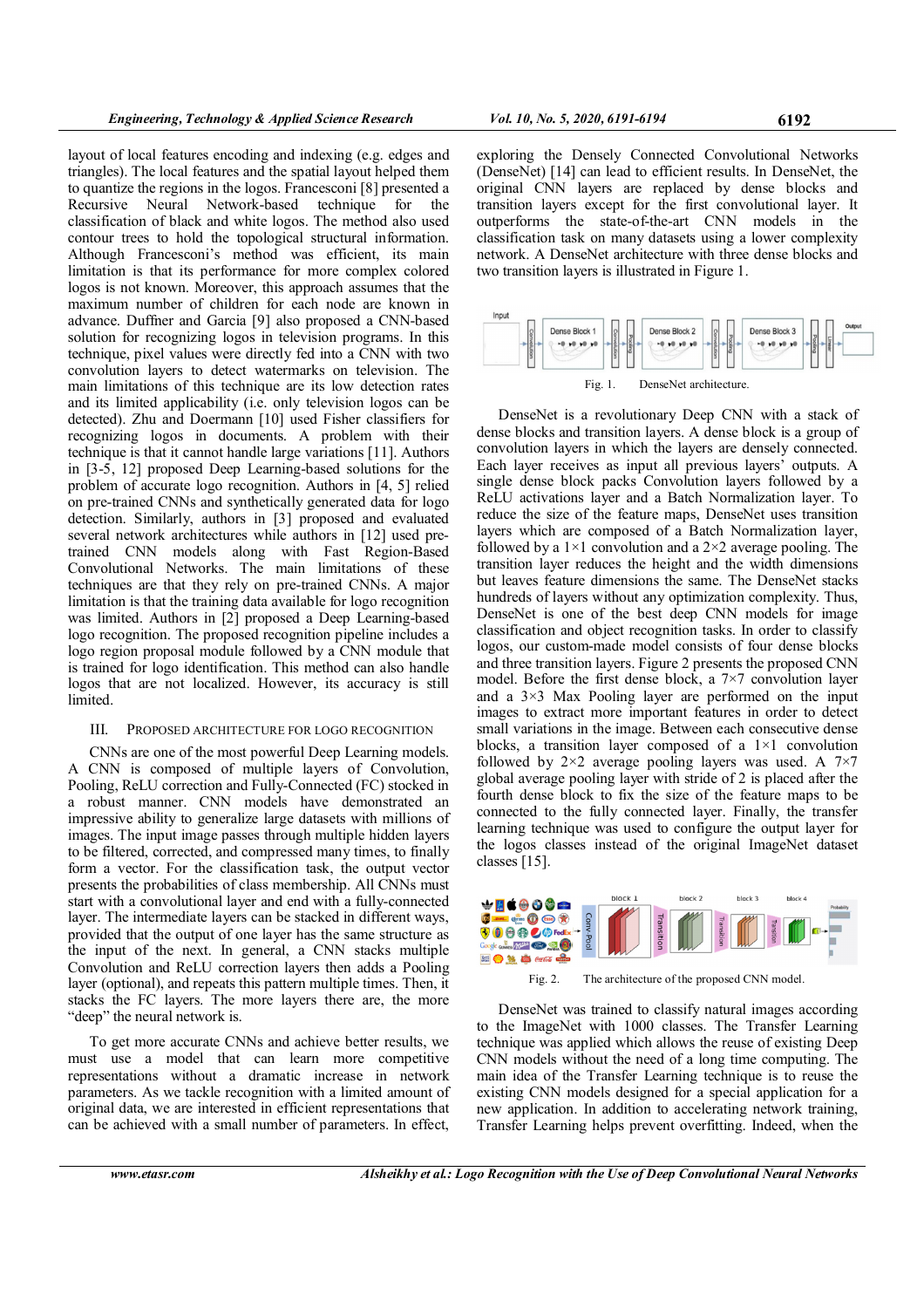collection of input images is limited, it is hard to train the CNN from scratch with random weight initialization. In effect, the number of parameters to learn is much higher than the number of images and this may lead to the risk of overfitting. So, implementing this technique is very effective and it is widely used in practice. It requires having a CNN already trained, preferably on a problem close to the one we want to solve.

# IV. EXPERIMENTS AND RESULTS

In order to evaluate the proposed model, the FlickrLogos-32 logo recognition dataset [7] was used for training and testing. FlickrLogos-32 is a publicly-available dataset with a collection of 8240 real-world images of 32 different brand logos from Flickr and it was built for the evaluation of logo retrieval and multi-class logo detection and recognition systems. The dataset was divided into three separated subsets: P1, P2, and P3. Each subset contains images of all the 32 classes. The training set P1 contains 320 images, 10 images per class, while both the validation set P2 and the test set P3 consist of 3960 images each containing both 30 positive examples per class and 3000 negative examples containing no logos. Figure 3 shows sample images of 32 logo classes of the FlickrLogos-32 dataset. All experiments were performed using the CAFFE (Convolutional Architecture for Fast Feature Embedding) framework [16] on an NVIDIA Tesla K40c GPU with 12 GB RAM. CAFFE is a Deep Learning framework written in C++, with a Python interface. It supports many different types of Deep Learning architectures geared towards image classification and image segmentation.



The weights of our custom-made network were initialized with a pre-trained DenseNet model on the ImageNet Dataset. Then, the network was fine-tuned on the FlickerLogo32 training set. In effect, the pre-trained weights were loaded to the first convolution layer, the dense blocks, and transition layers while the weights of the output layer were updated until optimizing the loss function. Then, the entire network including the first convolution layer was fine-tuned using the validation set. After the training of our model, the test set P3 was used for testing. Table I shows the achieved accuracy of the custommade network compared to existing models. The proposed model achieves state-of-the-art performance with high classification accuracy. We can see that 92.8 % of average accuracy was achieved compared to 91.7 % achieved in [2].

| TABLE I. | CLASSIFICATION ACCURACIES ON FLICKRLOGOS-32 |
|----------|---------------------------------------------|
|          | <b>DATASET</b>                              |

| Method                     | <b>Dropout</b> | Pretrain      | Finetune       | Accuracy |
|----------------------------|----------------|---------------|----------------|----------|
| [3]                        | 0.5            | ImageNet-2012 | FlickrLogos-32 | 70.1%    |
| $[3]$ (Full-<br>inception) | 0.7            | ImageNet-2012 | FlickrLogos-32 | 77.1%    |
| [3]                        | 0.7            | ImageNet-2012 | FlickrLogos-32 | 87.6%    |
| (GoogLeNet)                | 0.8            | ImageNet-2012 | FlickrLogos-32 | 88.7%    |
| [3]                        | 0.8            | ImageNet-2012 | FlickrLogos-32 | 89.1%    |
| (GoogLeNet-<br>GP)         | 0.9            | ImageNet-2012 | FlickrLogos-32 | 89.6%    |
| $\lceil 2 \rceil$          |                |               | FlickrLogos-32 | 91.7%    |
| [4]                        |                |               | FlickrLogos-32 | 84.6%    |
| [1]                        |                |               | FlickrLogos-32 | 88.9%    |
| Proposed                   | 0.9            | ImageNet-2012 | FlickrLogos-32 | 92.8%    |

#### V. CONCLUSION

Logo recognition is considered an important task for many applications. In this paper, a Deep CNN model was designed for logo recognition based on the DenseNet model. The proposed model was trained and tested on the FlickerLogo32 dataset. The obtained results were very encouraging compared to the state-of-the-art works. The proposed logo recognition and classification model can be used in many applications like online brand management and contextual advertisement placement. As potential future works, the design of a real-time logo recognition system for a mobile application may be considered.

#### ACKNOWLEDGMENT

The authors wish to acknowledge the approval and the support of this research study by the grant N°ENG-2019-1-10-F-8140 from the Deanship of the Scientific Research in Northern Border University, Arar, KSA.

#### **REFERENCES**

- [1] R. Boia, A. Bandrabur, and C. Florea, "Local description using multiscale complete rank transform for improved logo recognition," in 2014 10th International Conference on Communications (COMM), May 2014, pp. 1–4, doi: 10.1109/ICComm.2014.6866723.
- [2] S. Bianco, M. Buzzelli, D. Mazzini, and R. Schettini, "Deep Learning for Logo Recognition," Neurocomputing, Jan. 2017, doi: 10.1016/j.neucom.2017.03.051.
- [3] F. N. Iandola, A. Shen, P. Gao, and K. Keutzer, "DeepLogo: Hitting Logo Recognition with the Deep Neural Network Hammer," arXiv:1510.02131 [cs], Oct. 2015, Accessed: Aug. 12, 2020. [Online]. Available: http://arxiv.org/abs/1510.02131.
- C. Eggert, A. Winschel, and R. Lienhart, "On the Benefit of Synthetic Data for Company Logo Detection," in Proceedings of the 23rd ACM international conference on Multimedia, Oct. 2015, pp. 1283–1286, doi: 10.1145/2733373.2806407.
- [5] S. Bianco, M. Buzzelli, D. Mazzini, and R. Schettini, "Logo Recognition<br>Using CNN Features" in *Image Analysis and Processing ICIAP* Using CNN Features," in Image Analysis and Processing -2015, Cham, 2015, pp. 438-448, doi: 10.1007/978-3-319-23234-8\_41.
- [6] S. Romberg and R. Lienhart, "Bundle min-hashing for logo recognition," in Proceedings of the 3rd ACM conference on International conference on multimedia retrieval, Apr. 2013, pp. 113– 120, doi: 10.1145/2461466.2461486.
- [7] S. Romberg, L. G. Pueyo, R. Lienhart, and R. van Zwol, "Scalable logo recognition in real-world images," in Proceedings of the 1st ACM International Conference on Multimedia Retrieval, Apr. 2011, pp. 1–8, doi: 10.1145/1991996.1992021.